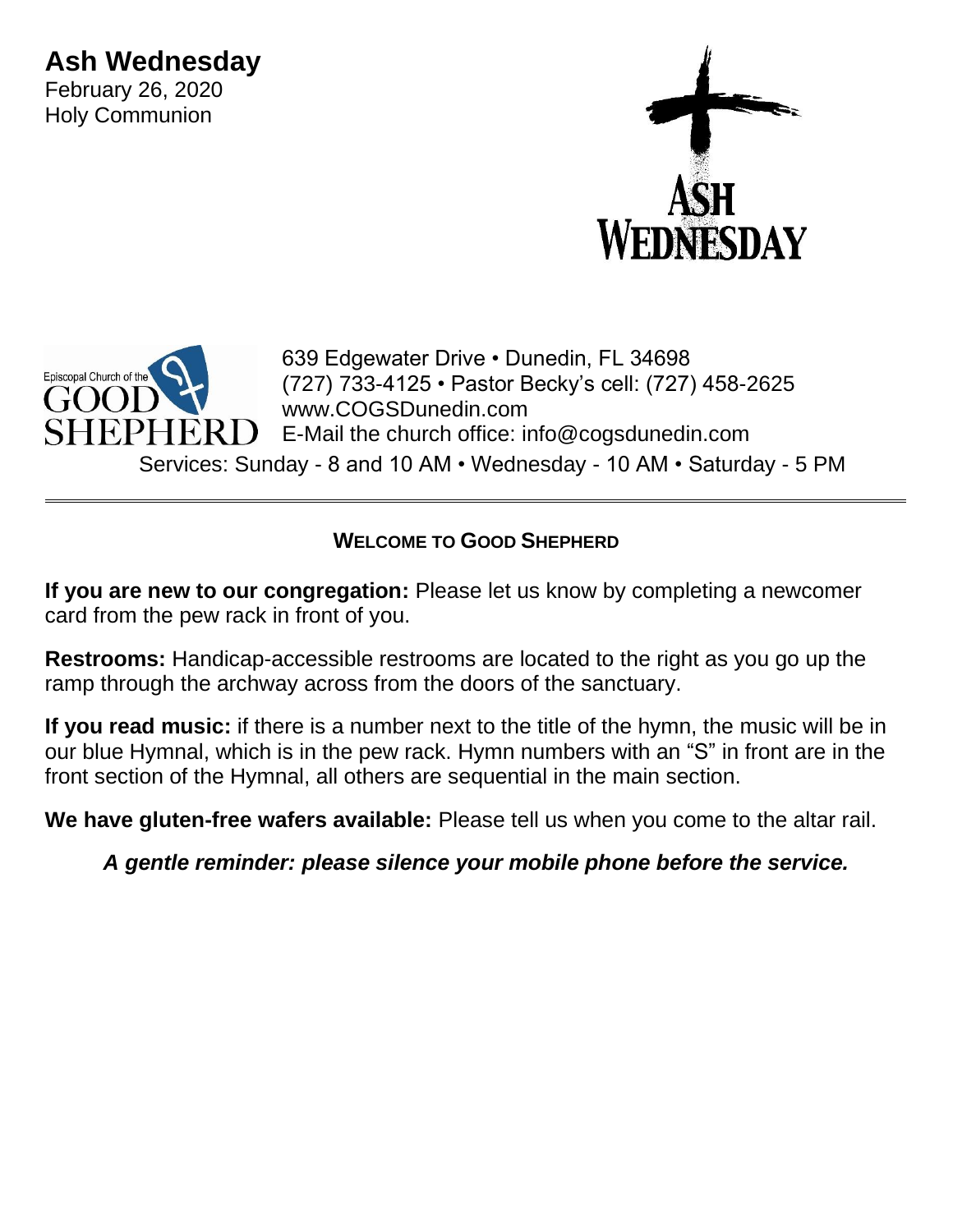*Symbols used:* P *Presider/* D *Deacon/* L *Lector/* C *Congregation/*a *All*

#### **INTRODUCTION**

## **GATHERING PRAYER**

- P We pray for our life as a church community sharing God's signs of life:
- a **Almighty and everliving God, ruler of all things in heaven and earth, hear our prayers for this parish family. Strengthen the faithful, arouse the careless, and restore the penitent. Grant us all things necessary for our common life, and bring us all to be of one heart and mind within your holy Church; through Jesus Christ our Lord. Amen.**
- P Ash Wednesday marks the beginning of Lent with ash on our foreheads. This cross is an echo of our baptismal anointing, when we were buried with Christ. The ash is a chilling reminder of our mortality, but because our death is now in Christ, our endings are beginnings. The Lenten disciplines of acts of kindness, prayer and fasting are tools of discipleship that can lead us into becoming more fully alive, living as God intends us to live. We are called during Lent to repent – to change our hearts and lives and follow Christ. I invite you to begin this journey by joining in Psalm 51.

# *[Please stand.]*

# **PSALM 51:1–18**

- L Have mercy on me, O God, according to your loving kindness; in your great compassion blot out my offenses.
- C **Wash me through and through from my wickedness, and cleanse me from my sin.**
- L For I know my transgressions, and my sin is ever before me.
- C **Against you only have I sinned and done what is evil in your sight.**
- L And so you are justified when you speak and upright in your judgment.
- C **Indeed, I have been wicked from my birth, a sinner from my mother's womb.**
- $E$  For behold, you look for truth deep within me, and will make me understand wisdom secretly.
- C **Purge me from my sin, and I shall be pure; wash me, and I shall be clean indeed.**
- L Make me hear of joy and gladness, that the body you have broken may rejoice.
- C **Hide your face from my sins, and blot out all my iniquities.**
- L Create in me a clean heart, O God, and renew a right spirit within me.
- **Q Cast me not away from your presence, and take not your Holy Spirit from me.**
- L Give me the joy of your saving help again and sustain me with your bountiful Spirit.
- C **I shall teach your ways to the wicked, and sinners shall return to you.**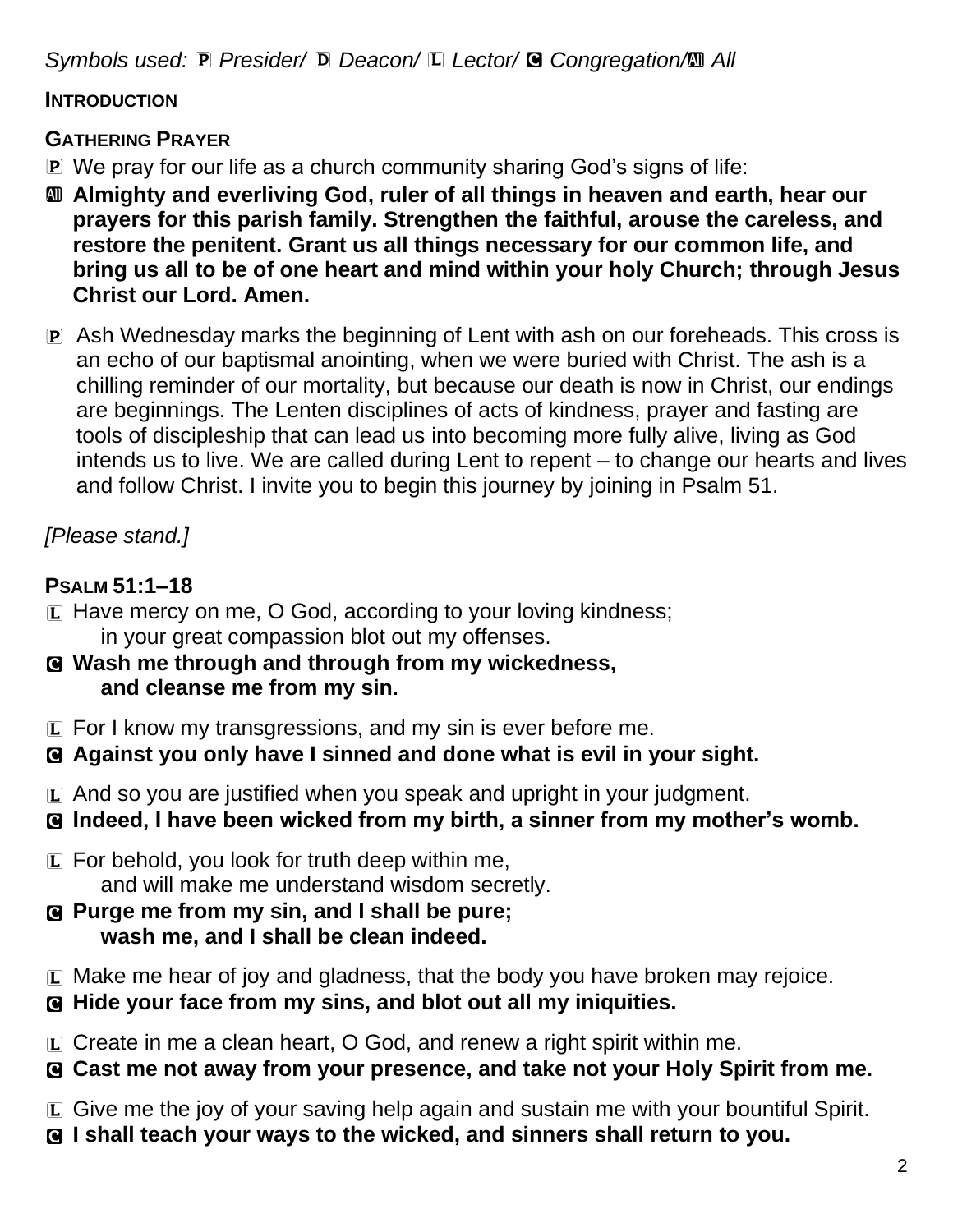L Deliver me from death, O God,

and my tongue shall sing of your righteousness, O God of my salvation.

- C **Open my lips, O Lord, and my mouth shall proclaim your praise.**
- L Had you desired it, I would have offered sacrifice, but you take no delight in burnt offerings.
- C **The sacrifice of God is a troubled spirit; a broken and contrite heart, O God, you will not despise.**

## **EXHORTATION**

P Brothers and sisters: God created us to experience joy in communion with him, to love all humanity, and to live in harmony with all of his creation. But sin separates us from God, our neighbors, and creation, and so we do not enjoy the life our Creator intended for us. Our sin grieves our Father, who does not desire us to come under his condemnation, but have abundant life. As disciples of the Lord Jesus, we are called to make our priorities and purposes those of loving God, loving our neighbors as ourselves, and loving life on this planet in all its richness and diversity. Honesty, fasting, prayer, study and good works are tools we are given to use to find more and more ways of proclaiming the Reign of God in and with our lives. I invite you now to take the first steps of our journey towards Easter joy. To begin our pilgrimage, we admit the failures of our past and seek the to live as God intends us to live.

*Silence for reflection and self-examination precedes the Litany.*

#### **LITANY OF LENTEN PILGRIMAGE**

[*Please kneel, stand or sit, as you choose.*]

- a **Most holy and merciful God: We confess to you and to one another, and to the whole communion of saints in heaven and on earth, that we do not yet follow Christ as fully as we can. In this pilgrimage of Lent, we seek not only sooty ashes, but revealing light; not only sincere regret, but energizing purpose. Your Holy Spirit drove Jesus into the wilderness where, in the face of choices and temptations, he crystallized his mission of proclaiming your Reign with his life. Let your Spirit inspire us to see how you call each of us to share in the common life your one, holy, catholic, and apostolic Church.**
- P Have mercy on our past sins, and give us the strength to follow Christ with all that we are, and all that we have.
- C **Bring us all to be of one heart and mind in Christ; Help us to love you with our whole heart, and mind, and strength, to love our neighbors as ourselves, and to forgive others, as we have been forgiven.**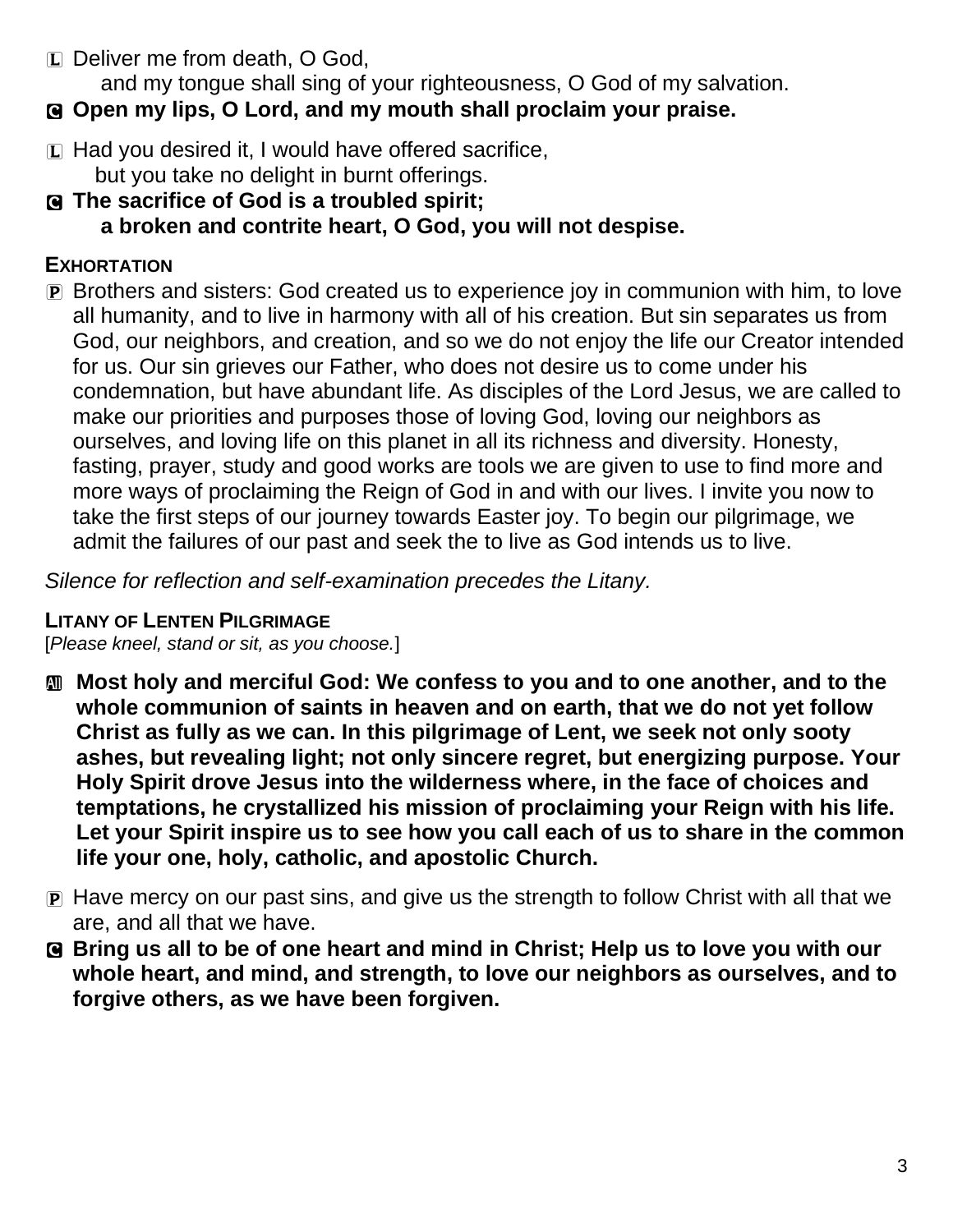- P Have mercy on our past sins, and fill us with the courage to find ways to tell our stories of your presence in our lives.
- C **Bring us all to be of one heart and mind in Christ; Help us to worship joyfully by giving our hearts fully to you in prayer, and gently commending to others the faith that is in us.**
- P Have mercy on our past sins, and give us the eyes of the prophets, who learned to see how you created the world to be in the first place, without human sin devastating it.
- C **Bring us all to be of one heart and mind in Christ; Help us to personally encounter human need and suffering, and to be agents of justice and compassion by sharing generously.**
- P Have mercy on our past sins, and strengthen us to love our enemies and serve those who make us uncomfortable.
- C **Bring us all to be of one heart and mind in Christ; Help us to respect all by considering others as equal to ourselves, by thinking charitably toward our neighbors, and seeking to understand and appreciate those who differ from us.**
- P Have mercy on our past sins, freeing us to empty ourselves of remorse and regret.
- C **Bring us all to be of one heart and mind in Christ: Help us to nurture every spirit by serving others as Christ served us, to be true to the mind of Christ, and to please your Holy Spirit.**
- P Have mercy on our past sins, and give us insight as to how our faith can and should affect every moment and aspect of our lives.
- C **Bring us all to be of one heart and mind in Christ; Help us to live humbly, patiently and with integrity, using the values and promises of the Reign of God as the foundation of every decision, action or abstention**.
- P Have mercy on our past sins, and make us faithful stewards of our resources.
- C **Bring us all to be of one heart and mind in Christ; Help us to satisfy our appetites and desires in ways that honor our own bodies, your creation, and the lives of others.**
- P Have mercy on our past sins, and give us the vision and imagination we need to see the difference we can make in the world for your sake.
- C **Bring us all to be of one heart and mind in Christ; Help is to claim the gifts you have given us, being grateful for whatever we are able to accomplish, and rejoicing when others receive abundance.**
- P Have mercy on our past sins, and give us the grace to enjoy life in ways that honor you.
- C **Bring us all to be of one heart and mind in Christ; Help us to enjoy worldly goods and comforts in moderation, and to be honest in our daily life and work.**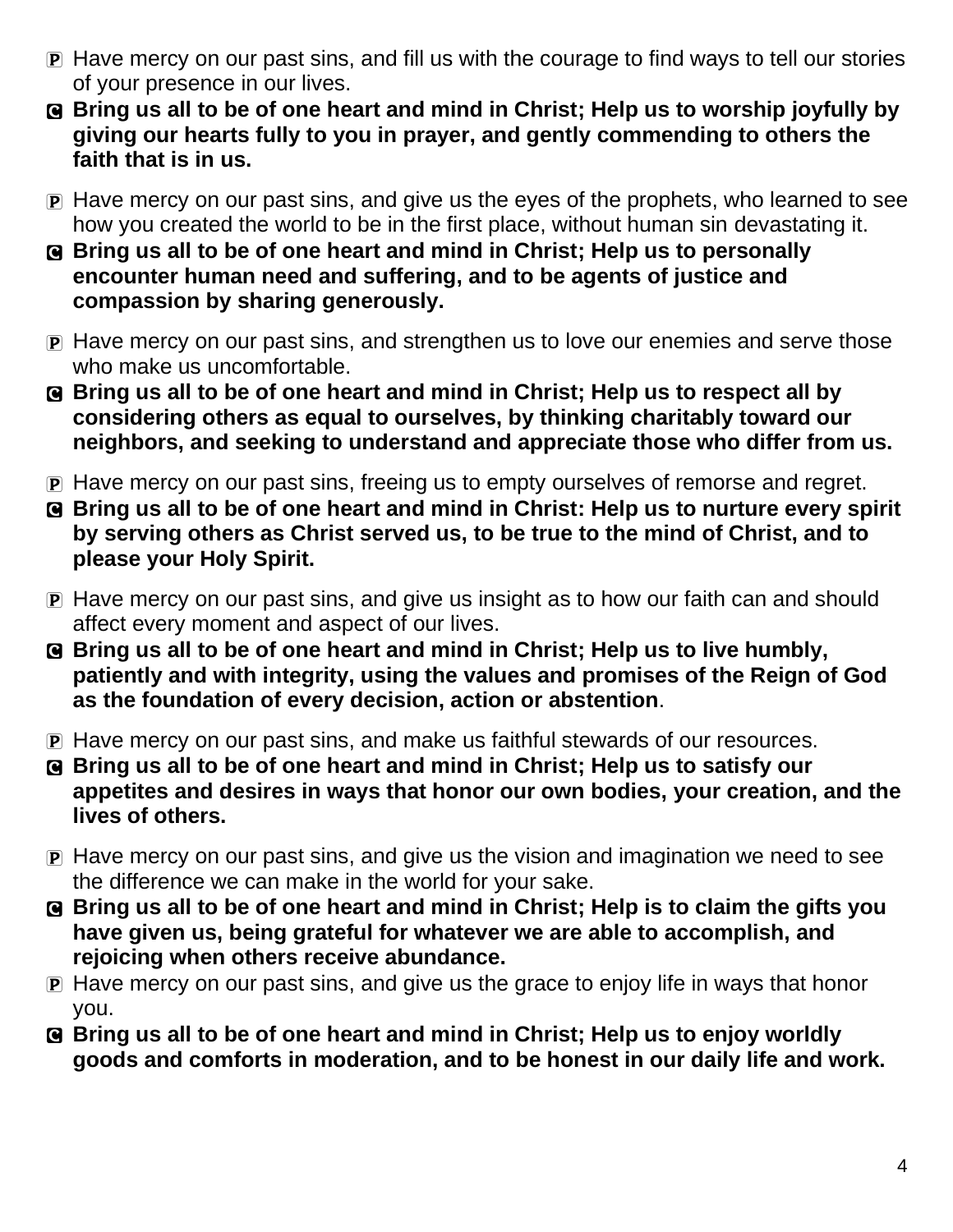- P Have mercy on our past sins, and grant us the wisdom to understand the impact of our actions on our children's children's children.
- C **Bring us all to be of one heart and mind in Christ; Help us to conserve and restore your creation, holding it in trust for those who come after us, until all creation thrives in your love.**
- P Let your grace restore us, good Lord, and let your Spirit inspire us;
- C **Favorably hear us, for your mercy is great.**
- P Accomplish in us the work of your salvation,
- C **That we may show forth your glory in the world.**
- P By the cross and passion of your Son our Lord,
- C **Bring us with all your saints to the joy of his resurrection.**

#### **IMPOSITION OF ASHES**

[*Please be seated. The following prayer is said over the ashes to be used:*]

P Almighty God, you have created us out of the dust of the earth. Grant that these ashes may be a sign to us of our mortality and penitence, that we may remember that by your gracious gift we are given everlasting life.

#### C **Amen.**

[*Those who desire to receive ashes come forward. The ministers apply ashes to the forehead of each person with the words:*]

 $\mathbf{P}$  Remember that you are dust, and to dust you shall return.

#### C **Amen.**

[*During the imposition of ashes, please sing the hymn; repeat, as necessary, until everyone has received them.*]

**SONG** *Breathe on Me, Breath of God*

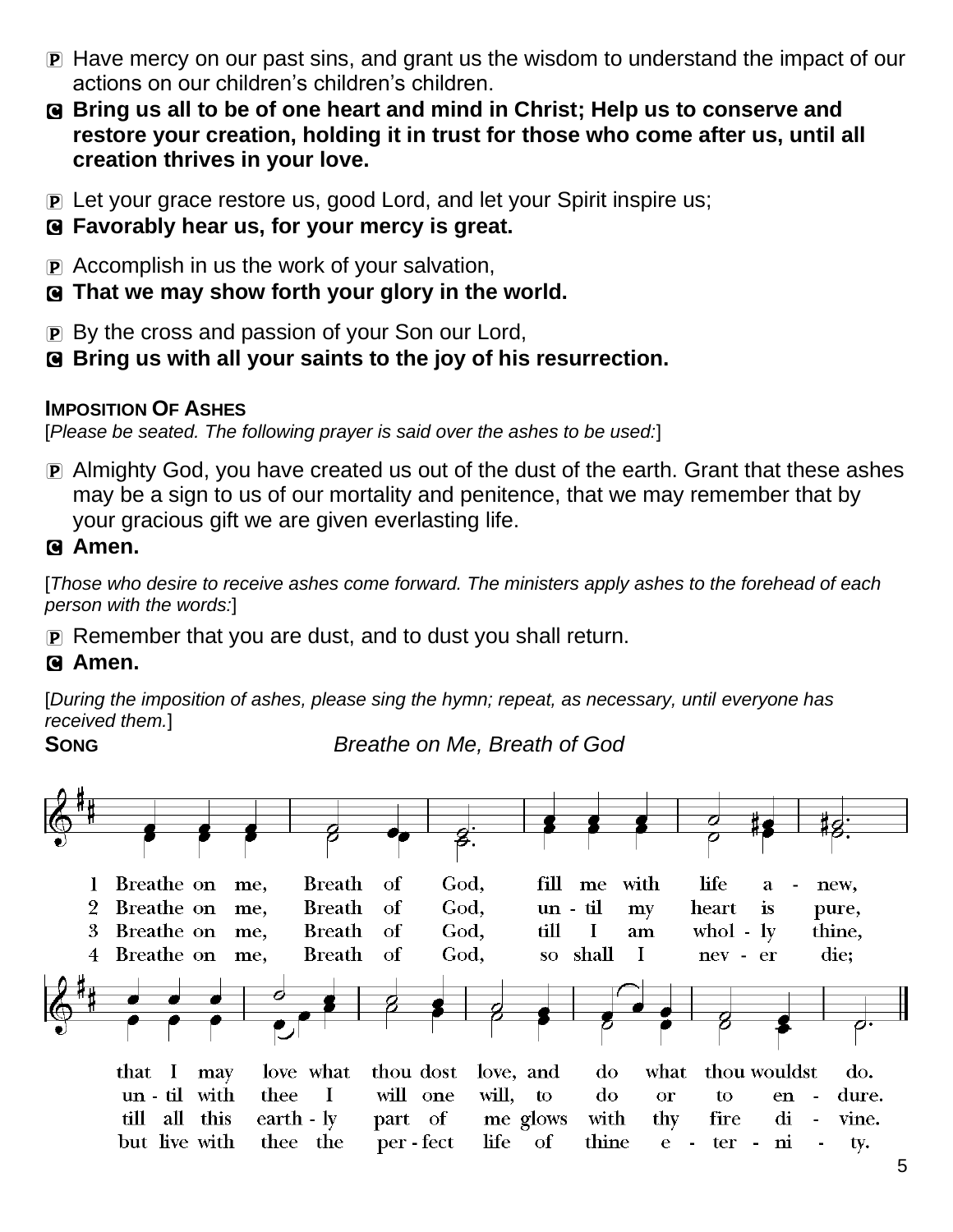#### **PRAYER FOR THE JOURNEY**

[*Please stand.*]

P Let us pray together:

C **Almighty and everliving God, you hate nothing you have made and you forgive all who are penitent. During these forty days and forty nights, create in us new and honest hearts that deeply repent of the sins of our past. Prepare us to be restored to you in full pardon and forgiveness on the joyous day when we proclaim that our Lord is risen indeed, and has trampled sin and death underfoot forever. We pray for courage and strength to spend this Lenten season walking ever more closely with Jesus Christ our Lord, who was tested in every way as we are, yet did not sin. Amen.**

**FIRST READING:** Nehemiah 8:1-8 [*Portions*]

[*Please be seated.*]

L All the people gathered together in the area in front of the Water Gate. They asked Ezra the scribe to bring out the Instruction scroll from Moses, according to which the Lord had instructed Israel.

Facing the area in front of the Water Gate, he read it aloud, from early morning until the middle of the day. He read it in the presence of the men and the women and those who could understand, and everyone listened attentively to the Instruction scroll.

The Levites helped the people to understand the Instruction while the people remained in their places. They read aloud from the scroll, the Instruction from God, explaining and interpreting it so the people could understand what they heard.

- L The Holy Spirit still speaks to the Church.
- C **Let the Church give thanks to God.**

**SECOND READING:** 1 Corinthians 12:12-19, 27-28, 31a

L Christ is just like the human body—a body is a unit and has many parts; and all the parts of the body are one body, even though there are many. We were all baptized by one Spirit into one body, whether Jew or Greek, or slave or free, and we all were given one Spirit to drink. Certainly the body isn't one part but many. If the foot says, "I'm not part of the body because I'm not a hand," does that mean it's not part of the body? If the ear says, "I'm not part of the body because I'm not an eye," does that mean it's not part of the body? If the whole body were an eye, what would happen to the hearing? And if the whole body were an ear, what would happen to the sense of smell? But as it is, God has placed each one of the parts in the body just like he wanted. If all were one and the same body part, what would happen to the body?

You are the body of Christ and parts of each other. In the church, God has appointed first apostles, second prophets, third teachers, then miracles, then gifts of healing, the ability to help others, leadership skills, different kinds of tongues.

Use your ambition to try to get the greater gifts.

- L The Holy Spirit still speaks to the Church.
- C **Let the Church give thanks to God.**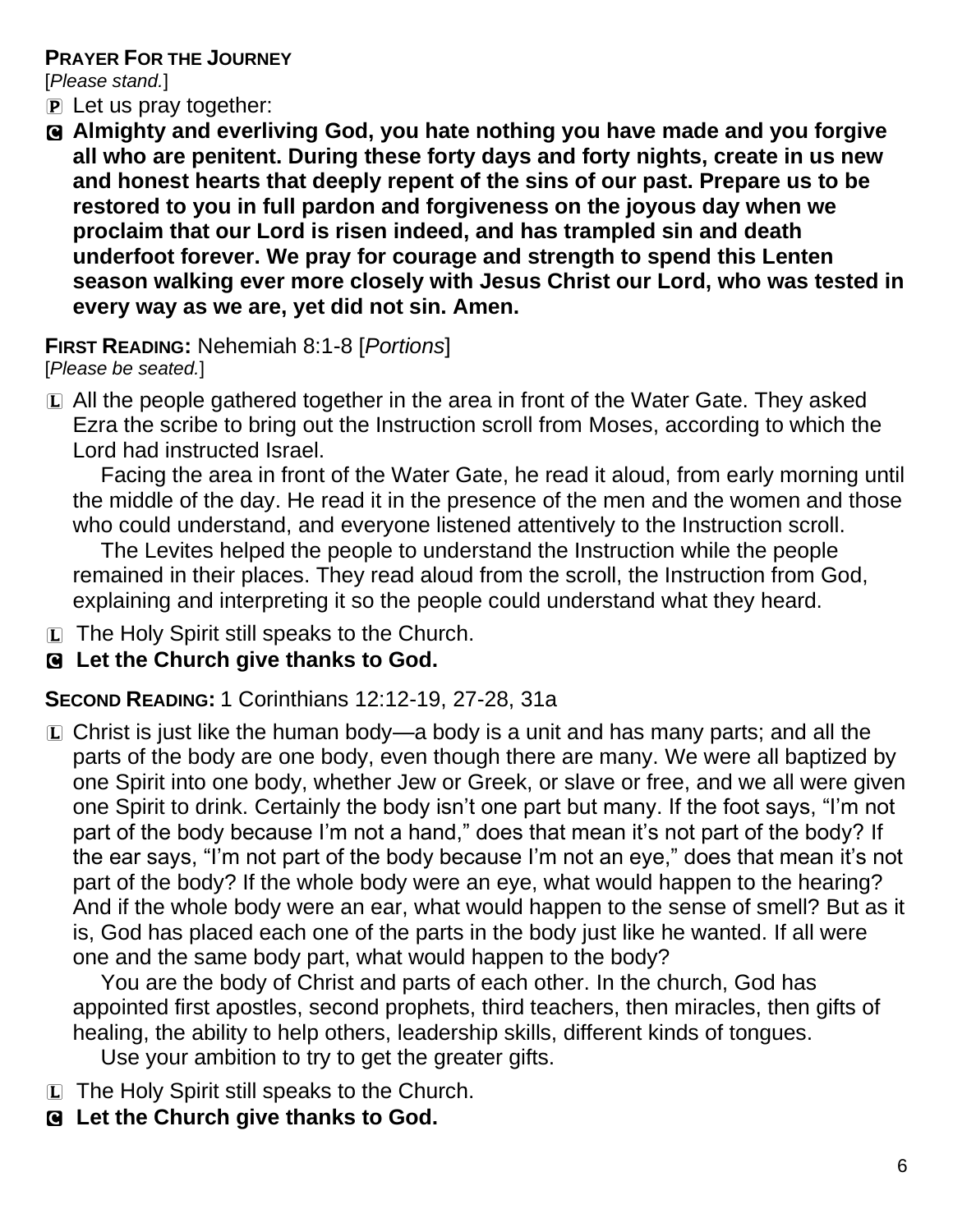[*Please stand.*]



**GOSPEL**: Matthew 16:13-25

D The Holy Gospel according to Matthew, beginning in the 16th chapter.

## G Glory to you, O Lord.

D Now when Jesus came to the area of Caesarea Philippi, he asked his disciples, "Who do people say the Human One is?"

They replied, "Some say John the Baptist, others Elijah, and still others Jeremiah or one of the other prophets."

He said, "And what about you? Who do you say that I am?"

Simon Peter said, "You are the Christ, the Son of the living God."

Then Jesus replied, "Happy are you, Simon son of Jonah, because no human has shown this to you. Rather my Father who is in heaven has shown you. I tell you that you are Peter. And I'll build my church on this rock. The gates of the underworld won't be able to stand against it. I'll give you the keys of the kingdom of heaven. Anything you fasten on earth will be fastened in heaven. Anything you loosen on earth will be loosened in heaven." Then he ordered the disciples not to tell anybody that he was the Christ.

From that time Jesus began to show his disciples that he had to go to Jerusalem and suffer many things from the elders, chief priests, and legal experts, and that he had to be killed and raised on the third day. Then Peter took hold of Jesus and, scolding him, began to correct him: "God forbid, Lord! This won't happen to you." But he turned to Peter and said, "Get behind me, Satan. You are a stone that could make me stumble, for you are not thinking God's thoughts but human thoughts."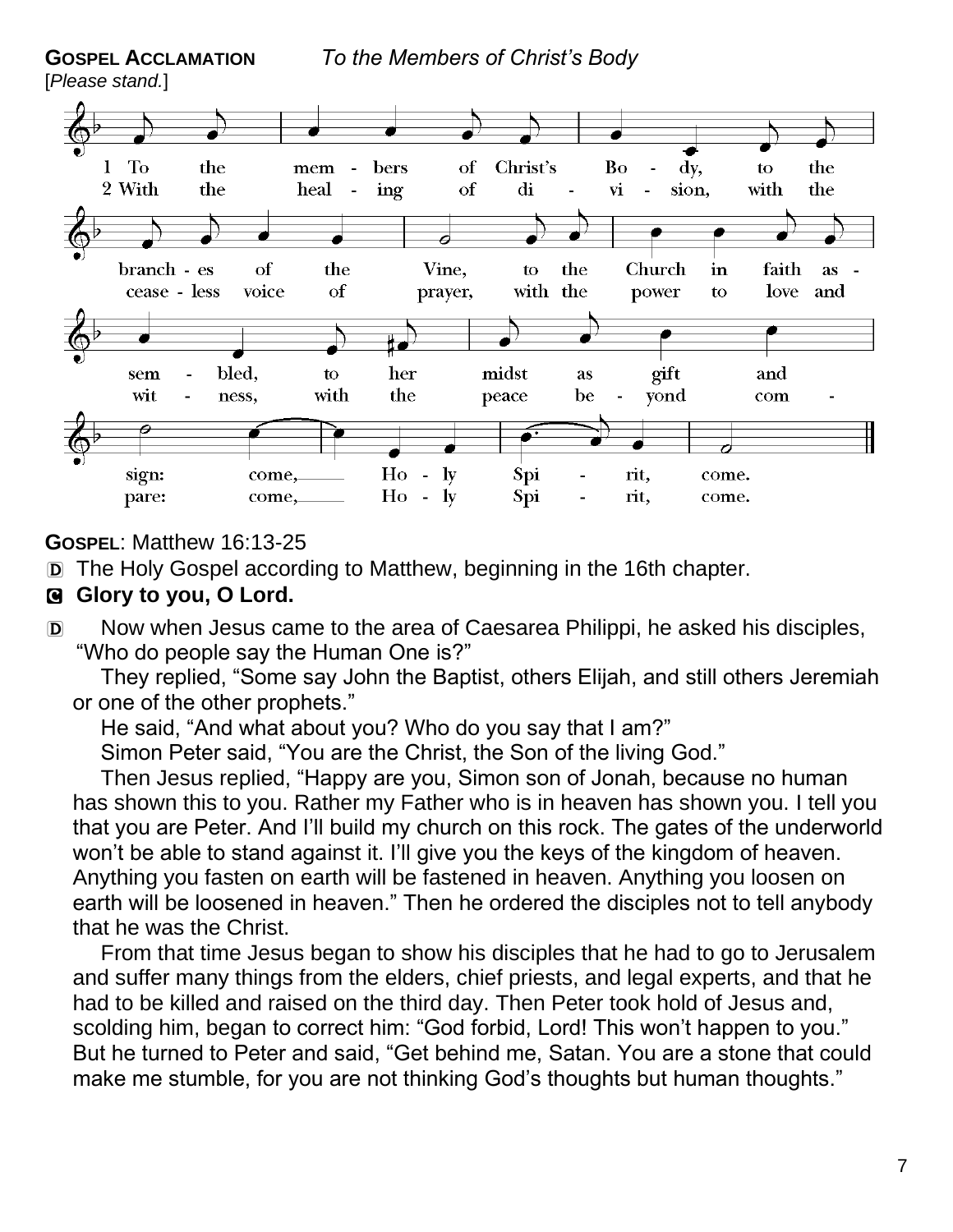Then Jesus said to his disciples, "All who want to come after me must say no to themselves, take up their cross, and follow me. All who want to save their lives will lose them. But all who lose their lives because of me will find them.

- P This is the Good News of Christ.
- C **Praise to Jesus, the Living Word.**

#### **SERMON**

[*Please be seated.*]



#### **AFFIRMATION OF FAITH**

- P Let us affirm our baptismal faith, using the Apostles' Creed:
- C **We believe in God, the Father Almighty, creator of heaven and earth.**

**We believe in Jesus Christ, his only Son, our Lord. He was conceived by the power of the Holy Spirit and born of the virgin Mary. He suffered under Pontius Pilate; was crucified, died, and was buried. He descended into hell. On the third day he rose again. He ascended into heaven, and is seated at the right hand of the Father. He will come again to judge the living and the dead.** 

**We believe in the Holy Spirit, the holy catholic Church, the communion of saints, the forgiveness of sins, the resurrection of the body, and the life everlasting. Amen.**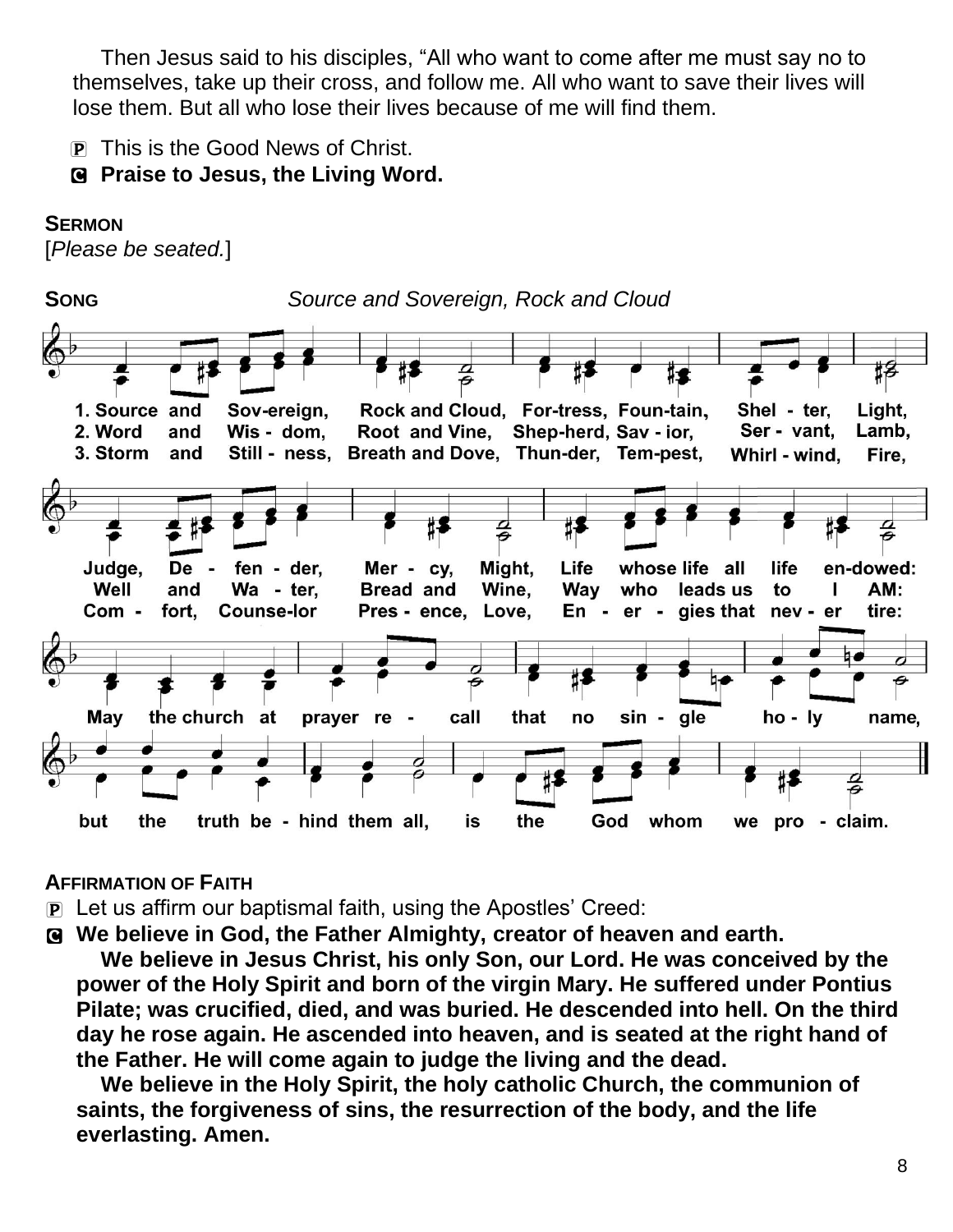#### **PRAYERS OF THE PEOPLE**

- D Let us pray for each other and the world, as we take on the Lenten disciplines that help us repent and renew our commitment to Christ.
- L Deliver us and all your people, O Lord, from the way of sin and death.
- C **Lord, hear our prayer.**
- L Open all hearts to your grace and truth.
- C **Lord, hear our prayer.**
- L Fill us and all your people with your holy and life-giving Spirit.
- C **Lord, hear our prayer.**
- L Keep us and all your people in the faith and communion of your holy Church.
- C **Lord, hear our prayer.**
- L Teach us and all of us to love others in the power of the Spirit.
- C **Lord, hear our prayer.**
- L Send us and all of us into the world in witness to your love.
- C **Lord, hear our prayer.**
- L Bring us and all your people to the fullness of your peace and glory.
- C **Lord, hear our prayer.**
- L Grant, O Lord, that all who are baptized into the death of Jesus Christ your Son may live in the power of his resurrection and look for him to come again in glory; who lives and reigns now and forever.
- C **Amen**.

## **THE GREETING OF PEACE**

[*Please stand.*]

- $\mathbb P$  The peace of the Lord be always with you.
- C **And also with you.** [*All may greet one another in the name of the Lord.*]

## **THE HOLY COMMUNION**

#### **THE OFFERING AND PRESENTATION**

D Walk in love, as Christ loves us, an offering and a sacrifice to God. Bring your tithes, gifts and offerings with gladness.

[*Please be seated. If this is your first time worshiping with us, please let your offering be only the completed blue guest card, and let this service be our gift to you.*]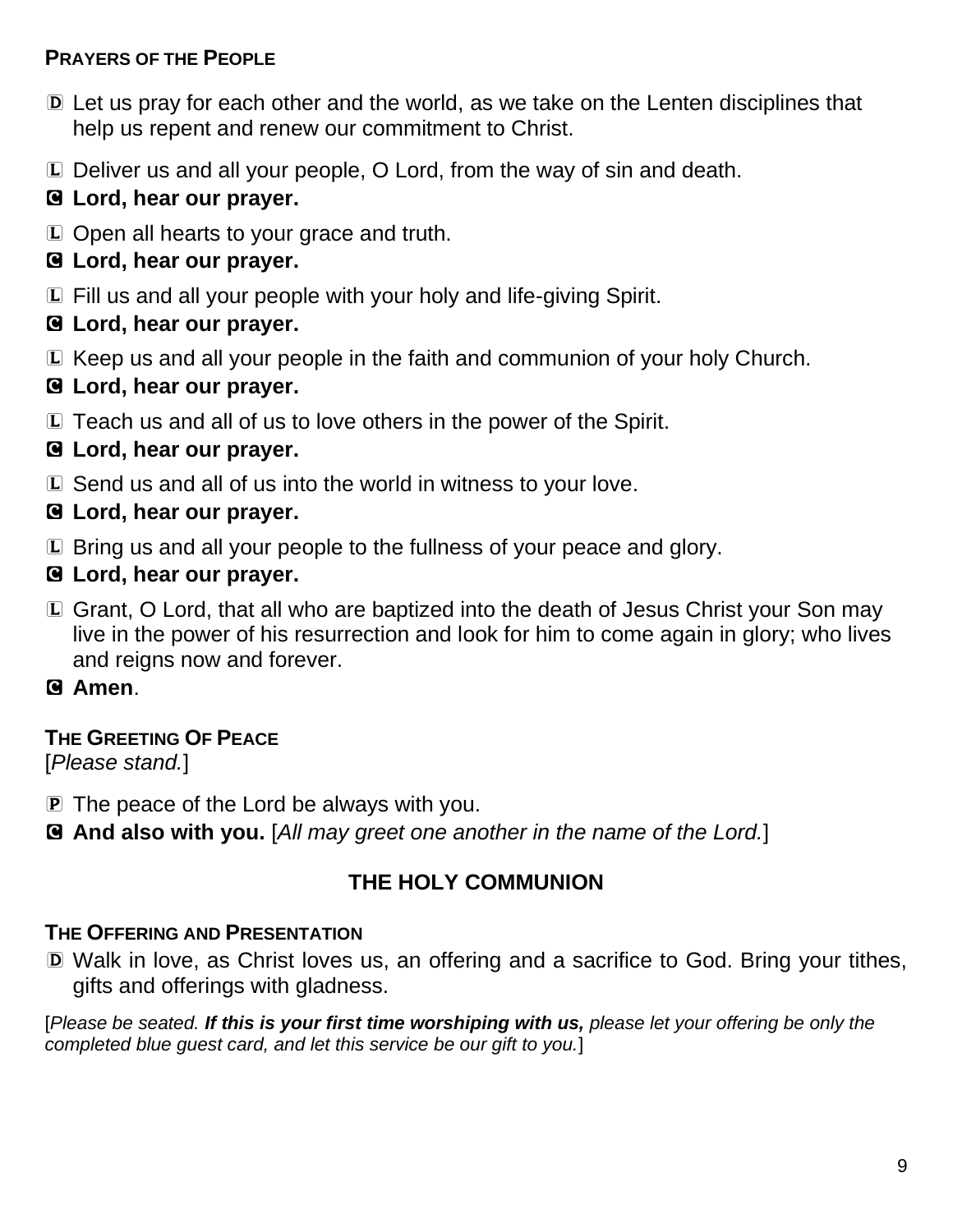#### *Take my life, that I may be consecrated, Lord, to thee; take my moments and my days; let them flow in ceaseless praise.*

*Take my silver and my gold, not a mite would I withhold; take my self, and I will be ever, only, all for thee.* 

**EUCHARISTIC PRAYER A**

- P The Lord be with you
- C **And also with you.**
- P Lift up your hearts
- C **We lift them to the Lord**
- P Let us give thanks to the Lord our God
- C **It is right to give our thanks and praise.**
- $\mathbf{P}$  It is indeed right and salutary that we should at all times and in all places offer thanks and praise to you, O Lord, holy Father, through Christ our Lord. You bid your people cleanse their hearts and prepare with joy for the paschal feast. Renew our zeal in faith and life, and bring us to the fullness of grace that belongs to the children of God. And so, with the Church on earth and the hosts of heaven, we praise your name and join their unending hymn:

#### C *Holy, holy, holy Lord, God of power and might. Heaven and earth are full of your glory. Hosanna in the highest. Blessed is he who comes in the name of the Lord. Hosanna in the highest.*

[*Please kneel or stand, as you choose.*]

- P Holy and gracious Father: In your infinite love you made us for yourself; and, when we had fallen into sin and become subject to evil and death, you, in your mercy, sent Jesus Christ, your only and eternal Son, to share our human nature, to live and die as one of us, to reconcile us to you, the God and Father of all.
- $\mathbb{P}$  He stretched out his arms upon the cross, and offered himself, in obedience to your will, a perfect sacrifice for the whole world.
- P On the night he was handed over to suffering and death, our Lord Jesus Christ took bread; and when he had given thanks to you, he broke it, and gave it to his disciples, and said, "Take, eat: This is my Body, which is given for you. Do this for the remembrance of me."
- P After supper he took the cup of wine; and when he had given thanks, he gave it to them, and said, "Drink this, all of you: This is my Blood of the new covenant, which is shed for you and for many for the forgiveness of sins. Whenever you drink it, do this for the remembrance of me."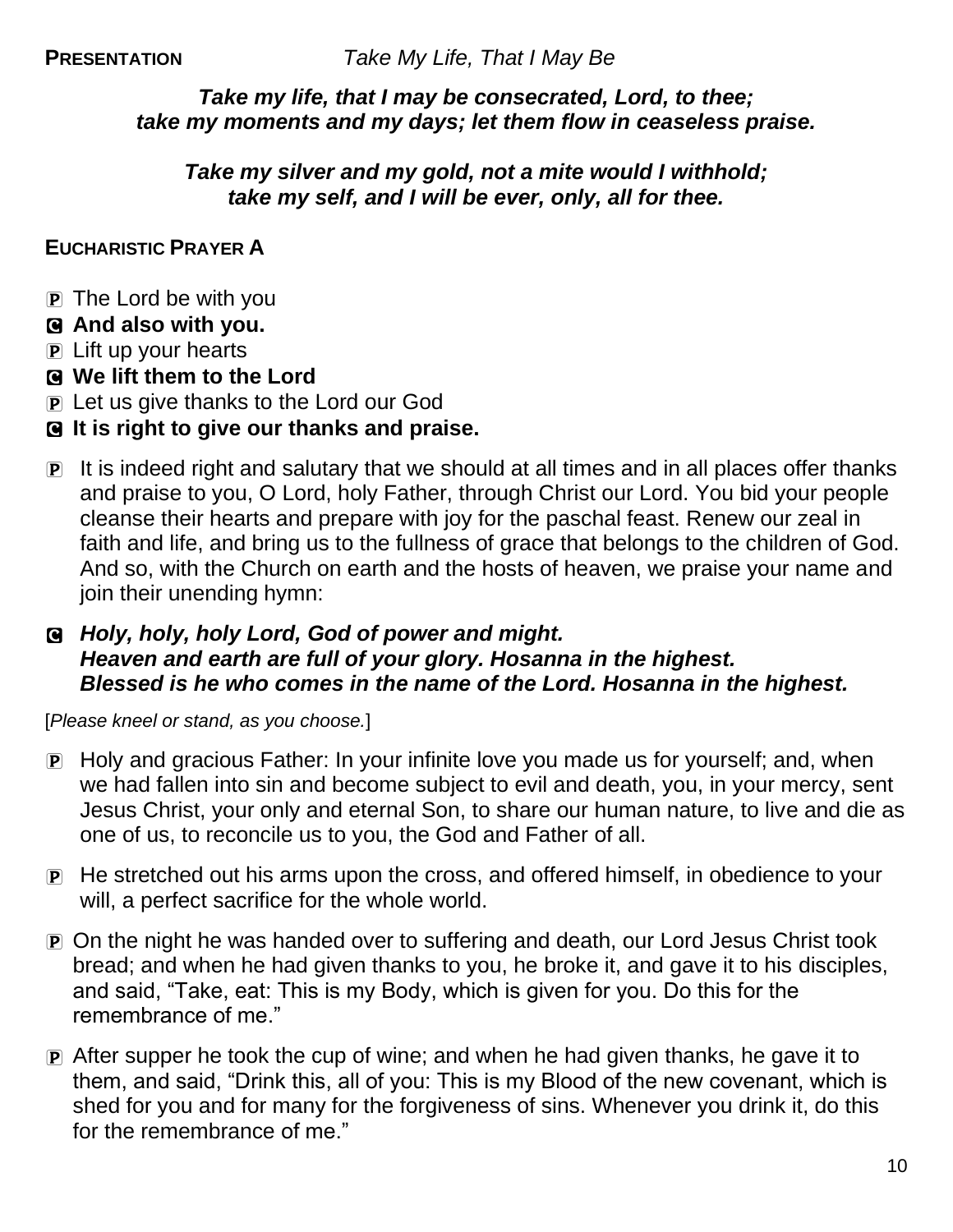- $\overline{P}$  Therefore we proclaim the mystery of faith:
- C **Christ has died. Christ is risen. Christ will come again. We celebrate the memorial of our redemption, O Father, in this sacrifice of praise and thanksgiving. Recalling his death, resurrection, and ascension, we offer you these gifts. Sanctify them by your Holy Spirit to be for your people the Body and Blood of your Son, the holy food and drink of new and unending life in him. Sanctify us also that we may faithfully receive this holy Sacrament, and serve you in unity, constancy, and peace; and at the last day bring us with all your saints into the joy of your eternal kingdom.**
- P All this we ask through your Son Jesus Christ. By him, and with him, and in him, in the unity of the Holy Spirit all honor and glory is yours, Almighty Father, now and for ever.
- C **AMEN.**
- P And now, as our Savior Christ has taught us, we are bold to say,
- C **Our Father, who art in heaven, hallowed be thy name, thy kingdom come, thy will be done, on earth as it is in heaven. Give us this day our daily bread; and forgive us our trespasses, as we forgive those who trespass against us; and lead us not into temptation but deliver us from evil. For thine is the kingdom, and the power, and the glory, forever and ever. Amen.**
- P Christ our Passover is sacrificed for us.
- C **Therefore let us keep the feast.**

[*Please be seated.*]

**COMMUNION CHANT** *Ubi Caritas et Amor*

#### *Where true charity and love abide, God is dwelling there; God is dwelling there.*

#### **PRAYER AFTER COMMUNION**

[*Please stand or kneel, as you choose.*]

- P Let us pray together:
- C **Almighty and everliving God, we thank you for feeding us with the spiritual food of the most precious Body and Blood of your Son our Savior Jesus Christ; and for assuring us in these holy mysteries that we are living members of the Body of your Son, and heirs of your eternal kingdom. And now, Father, send us out to do the work you have given us to do, to love and serve you as faithful witnesses of Christ our Lord. To him, to you, and to the Holy Spirit, be honor and glory, now and for ever. Amen..**